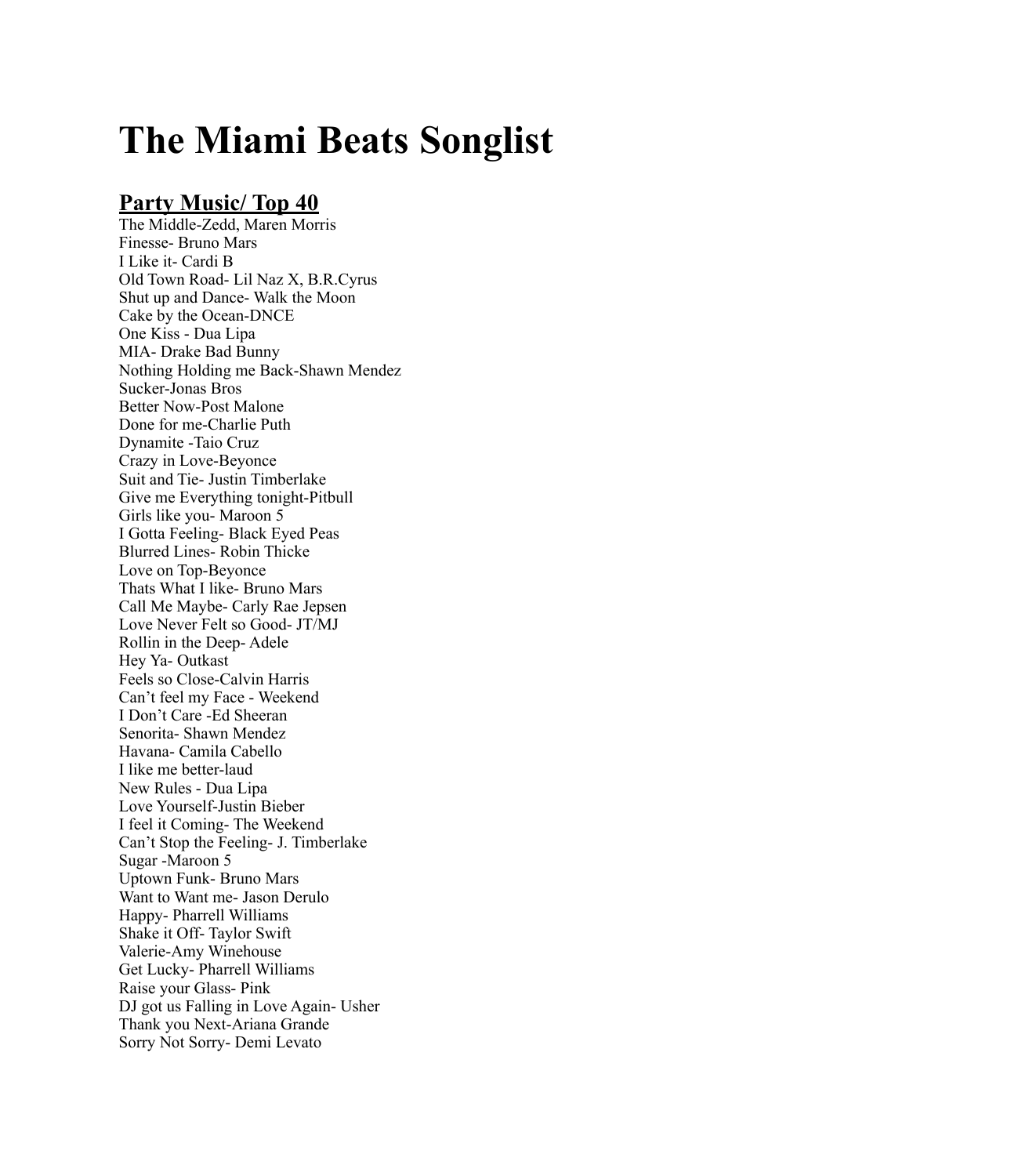Shape of You - Ed Sheeran Closer- Chainsmokers Sorry- Justin Bieber Talk Dirty to Me- Jason Derulo Domino-Jesse J Lost in Japan- Shawn Mendez Fireball- Pitbull Treasure-Bruno Mars Cheap Thrills-Sia Attention-Charlie Puth Toxic - Britney Spears Bailando-Enrique Iglesias Starships-Nicki Minaj Locked out of Heaven-Bruno Mars Just the Way you Are-Bruno Mars Party in the USA-Miley Cyrus Baby One More Time-Britney Spears Empire State of Mind- Alicia Keys California Gurls- Katy Perry We Found Love-Rihanna Wake me Up - Avicci Stay- Alessia Kara Summer-Calvin Harris Drunk in love - Beyonce Ain't it Fun - Paramore All about that Bass-Megan Trainor Always Be My Baby (Mariah Carey) American Boy-Estelle Attention (Charlie Puth) Best Day of my Life-American Authors Break Free-Ariana Grande Breathin - Ariana Grande Bulletproof-La Roux Burn-Ellie Goulding Don't Let me Down-Chainsmokers Don't Stop Believing-Journey Don't Stop Till You Get Enough-MJ Edge of Glory-Lady Gaga Everybody Talks-Neon Trees Exes and Ohs-Elle King Fancy-Iggy Fine China-Chris Brown Firework-Katy Perry Forget U - CeeLo Get Into the Groove- Madonna Get lucky-Daft Punk Grenade-Bruno Mars Hideaway - Keiza Holiday-Madonna Hot n Cold- Katy Perry How Deep Is Your Love-Calvin Harris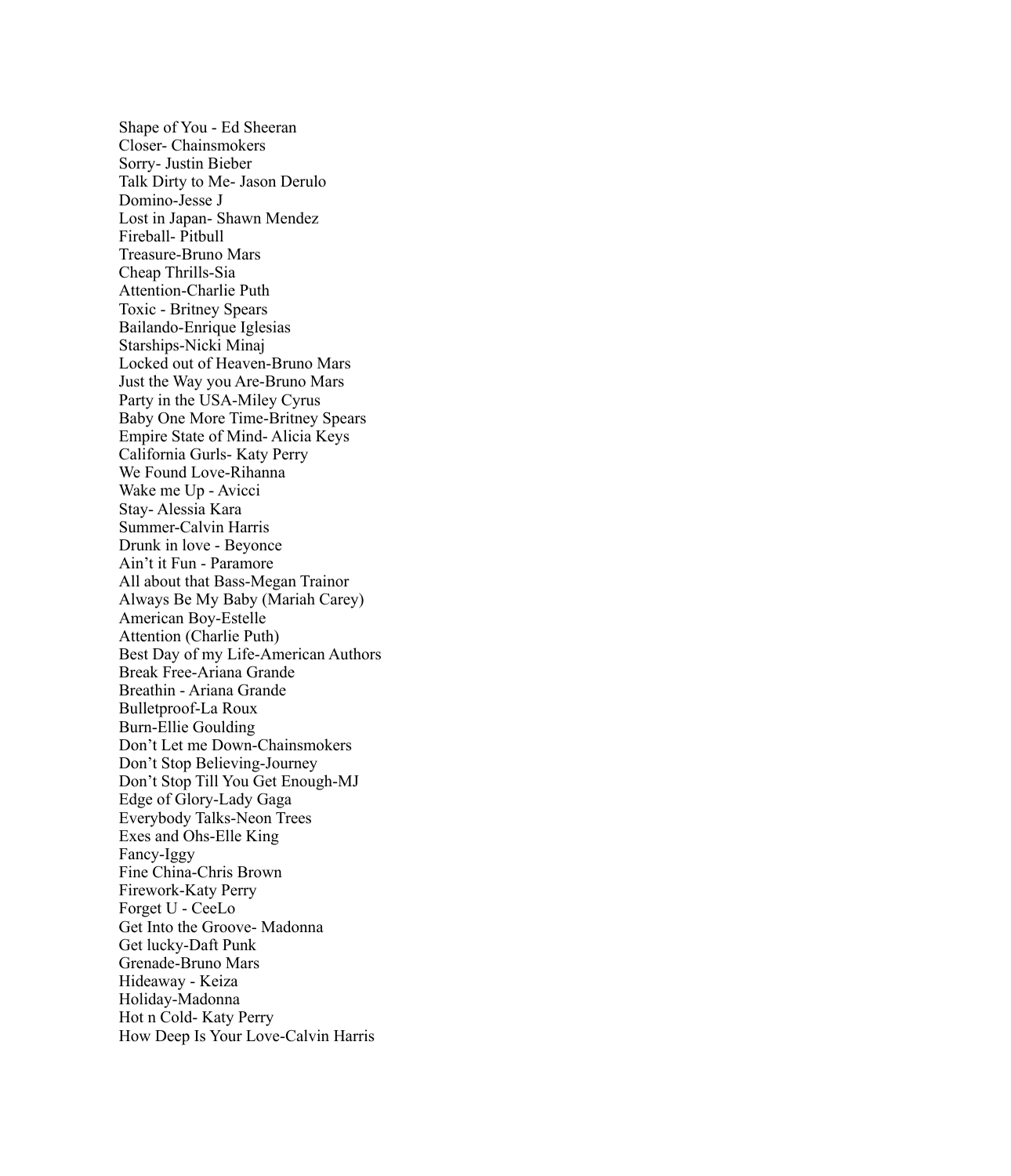I Kissed a Girl-Katy Perry I Wanna Dance With Somebody-Whitney Houston I Want You Back -Jackson 5 I Will Never Let you Down (Rita Ora) I Wish-Stevie Wonder Jealous-Nick Jonas Just Dance-Lady Gaga Latch-Sam Smith Like a Prayer-Madonna Like A Virgin-Madonna Lights-Ellie Goulding Lips are Moving-Megan Trainor Love Song -Sara Barseilles Man Down-Rihanna Maps-Maroon 5 Motivation-Kelly Rowland Moves Like Jagger- Maroon 5 Naughty Girl-Beyonce Nobody Love-Tori Kelly One Dance-Drake On the Floor-J Lo Only Girl in the World-Rihanna Only Wanna Give it to U-Elle Varner Poker Face- Lady Gaga Price Tag -Jessie J Problem-Ariana Grande PYT-MJ Rather Be-Clean Bandit Ride -21 Pilots Rock with You -MJ Rude Boy-Rihanna Signed, Sealed, Delivered-Stevie Wonder Single Ladies-Beyonce Teenage Dream-Katy Perry The Way You Make Me Feel (MJ) This Love -Maroon 5 Umbrella-Beyonce

#### **80's/90's/Rock**

Let's Dance -David Bowie Pour Some Sugar on me- Def Leppard Tainted Love- Soft Cell White Wedding- Billy Idol You Shook Me All Night Long- ACDC Uptown Girl-Billy Joel Jessie's Girl-Rick Springfield Your Love-The Outfield Hit Me With Your Best Shot-Pat Benatar Footloose-Kenny Loggins Walking On Sunshine-Katrina and the Waves Don't Stop Believing- Journey Take me Home Tonight-Eddie Money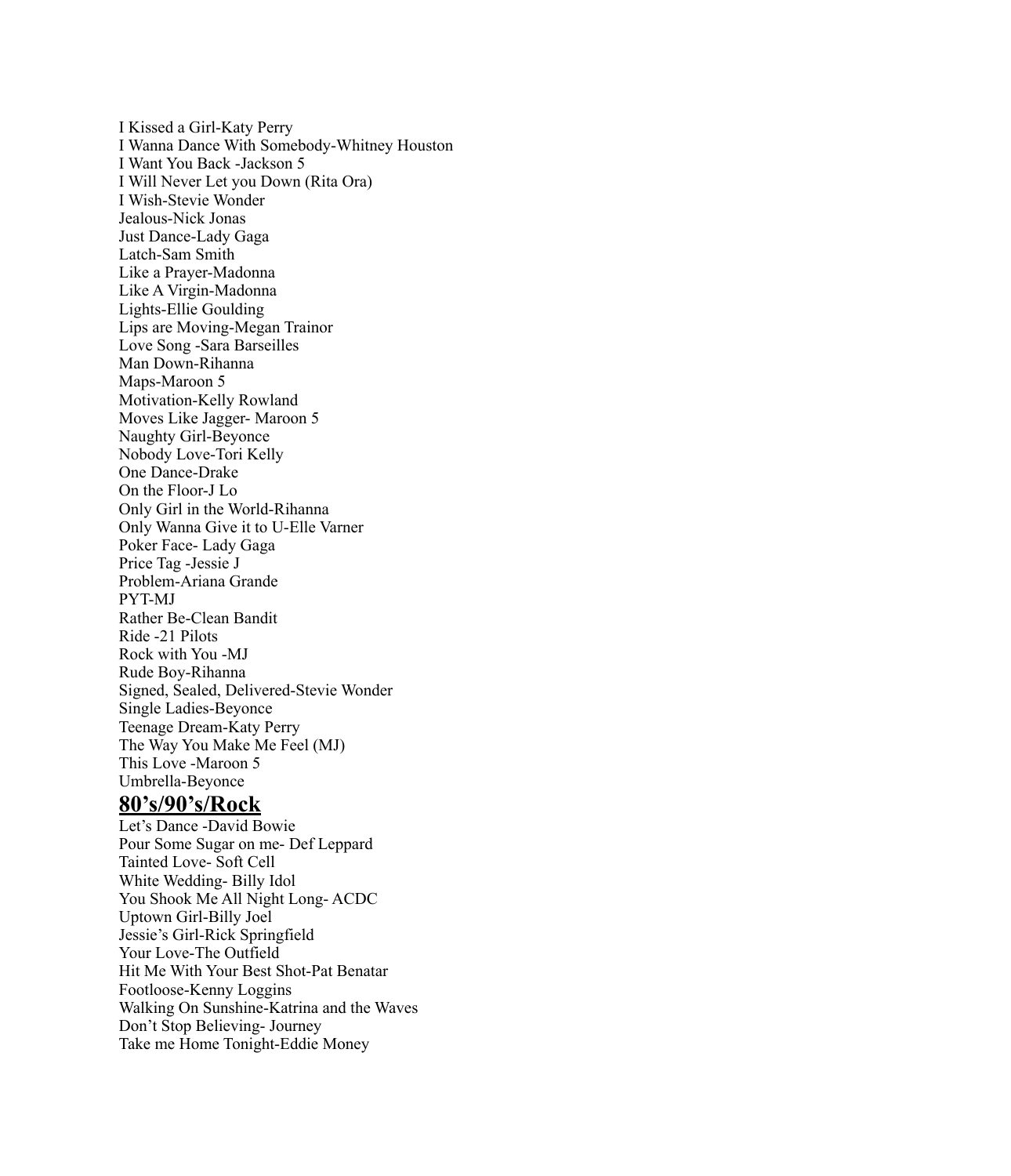Girls Just Wanna Have Fun- Cyndi Lauper Summer of 69- Bryan Adams Hungry Like the Wolf-Duran Duran Sweet Child O Mine-Guns n Roses American Girl- Tom Petty Every Breath you Take- Police Purple Rain-Prince Faith-George Michael I love Rock n Roll- Joan Jett Every little Thing she does is Magic -Police Talks to Angels-Black Crowes My Own Worst Enemy-Lit Hard to Handle-Black Crowes Plush-STP Sweet Home Alabama- Lynyrd Skynyrd Down - 311 All Mixed up-311 Rock n Roll- Led Zeppelin Welcome to the Jungle -Guns n Roses Purple Haze- Jimi Hendrix Start me Up-Rolling Stones Walk This Way-Aerosmith Sunshine of your Love-Cream Should I Stay or Should I go- The Clash When I come Around - Green Day Sugar We're Going Down-Fall out Boy Mr. Brightside- The Killers Basketcase - Green Day Panama- Van Halen Learn to Fly- Foo Fighters The Reason - Hoobastank

### **50's/60's/ Motown**

Respect-Aretha Franklin Get Ready - Temptation Dancing in the Streets-Martha and the Vandellas Build me Buttercup-Foundation I Feel Good -James Brown This Magic Moment- The Drifters Pretty Woman -Roy Orbison Shout - Otis Redding Ain't too Proud to Beg- The Temptation Sir Duke - Stevie Wonder I Wish- Stevie Wonder Mustang Sally- Wilson Pickett Heard it Through the Grapevine- Marvin Gaye Soul Man- Blues Brothers Jailhouse Rock - Elvis Presley Blueberry Hill-Fats Domino That'll be the Day- Buddy Holly Sitting on the Dock of the Bay- Otis Redding Proud Mary-Ike Turner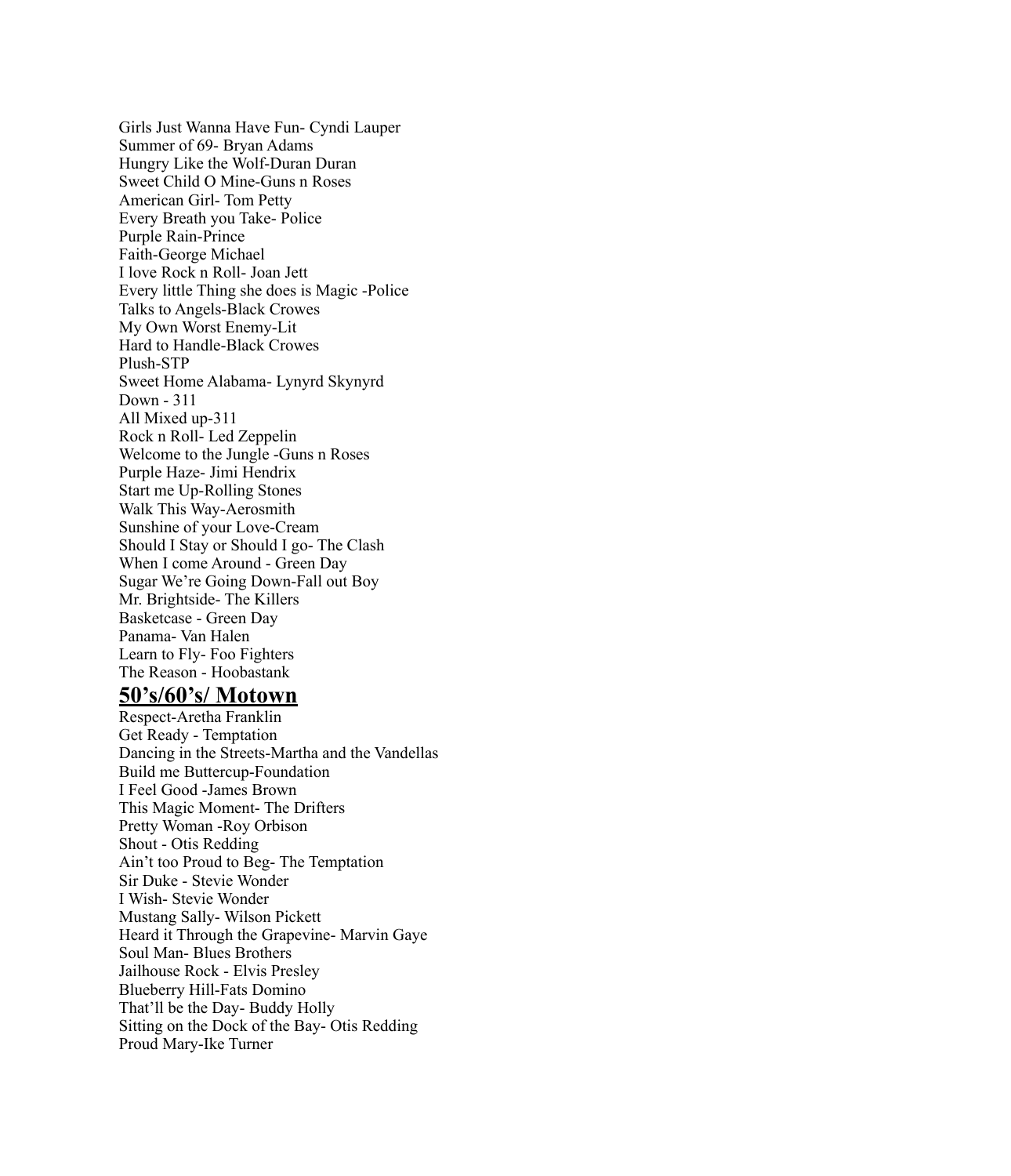I Wanna Hold you Hand- The Beatles I Saw Her Standing There- The Beatles Satisfaction- The Rolling Stones Please Mr Postman-The Marvelettes What's going on - Marvin Gaye You Can Leave Your Hat on- Joe Cocker Do You Love me-Contours Good Lovin-Young Rascals Knock on Wood- New York Soul Review The Way you Do the Things you Do- Temptations Ain't No Mountain High Enough- Marvin Gaye Baby I Need Your Loving- Four Tops The Joker- Steve Miller Tiny Dancer- Elton John Your Song- Elton John Mony Mony-Signed Sealed Delivered-Stevie Wonder Miss You- Rolling Stones Oh Darling- The Beatles Fire and Rain- James Taylor Wild World- Cat Stevens Something- The Beatles Sex Machine- James Brown

#### **Standards**

The Way You Look Tonight- Frank Sinatra Young at Heart- Tony Bennet What a Wonderful World - Louis Armstrong Route 66- Natalie Cole In the Mood -Glenn Miller How Sweet it is- James Taylor Without a Song- Frank Sinatra Can't Take my Eyes of you- Frankie Valli There will Never be Another You Till There was you- The Beatles L.O.V.E- Natalie Cole You Can't Take That Away From me-New York NY- Frank Sinatra Sunshine of my Life- Stevie Wonder Georgia on My Mind- Ray Charles Have I Told You Lately- Rod Stewart All Of Me- Sinatra It Had to BE You- Harry Connick Jr. Pure Imagination At Last- Etta James Somewhere Over the Rainbow- Judy Garland Mack the Knife- Bobby Darrin Misty-Sarah Vaughn Cheek to Cheek- Ella Fitzgerald Cry Me a River- Dinah Washington I Can't give you Anything but Love- Ella F Save the Last Dance For Me- Michael Buble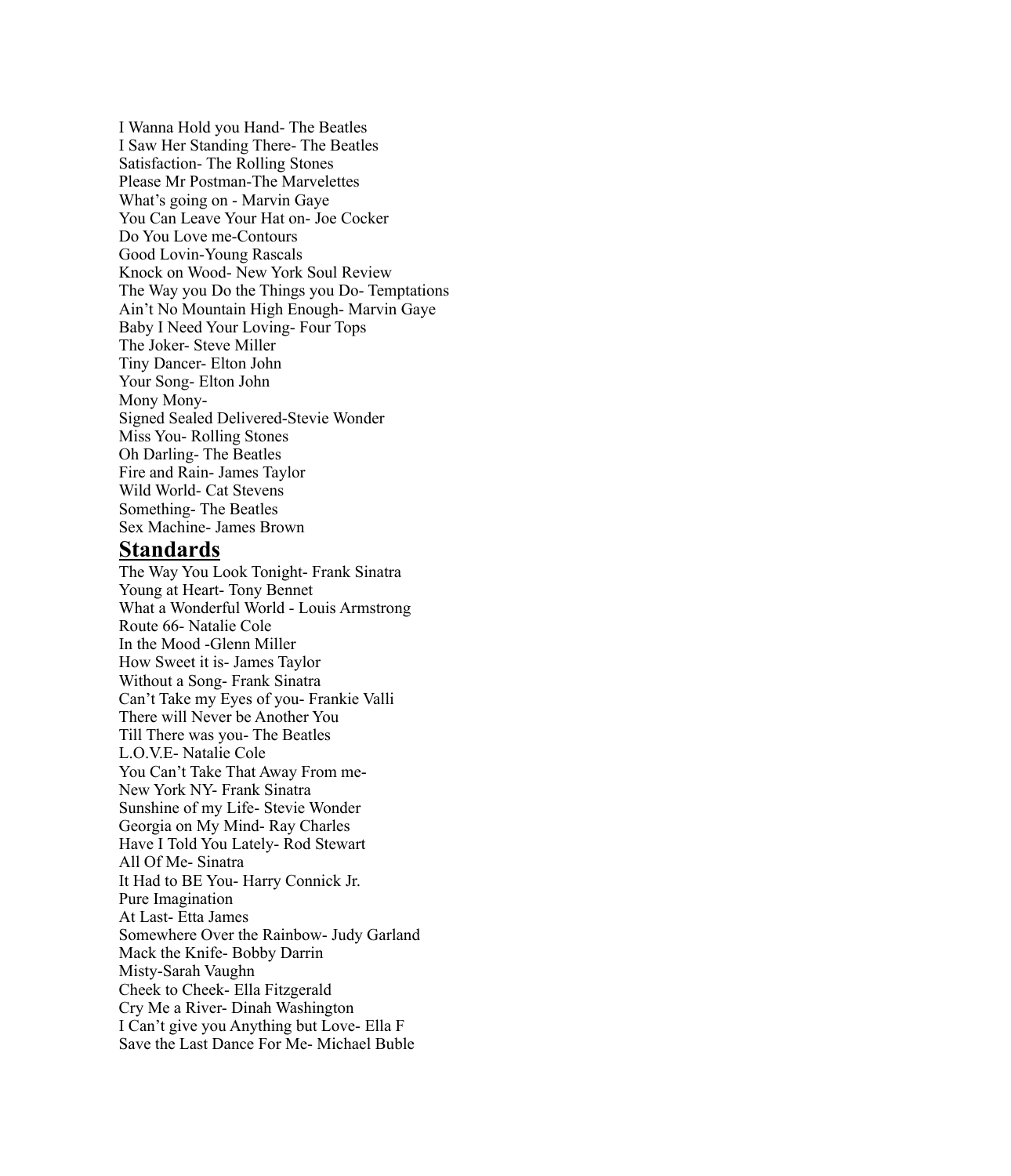My Way- Sinatra

## **Latin**

Ai Se Eu Te Pego A Dios Le Pido- Juanes Besame Mucho Burbujas de Amor-Juan Luis Guerra Con Los Anos Que Me Quedan -Gloria Estefan Es Mentiroso-Olga Tanon Fruta Fresca-Carlos Vives Hips Don't Lie- Shakira La Bilirrubina-La Camisa Negra-Juanes La Vida Es Un Carnaval- Celia Cruz La Negra Tiene Tumbao- Celia Cruz Oye Como Va-Santana Mi Tierra-Gloria Estefan Pa Mayte-Carlos Vives Quimbara Quimbara-Célia Cruz Rabiosa-Shakira Rebelion -Joe Arroyo Livin la Vida Loca-Ricky Martin Vivir Sin Aire-Mana Vivir Mi Vida -Marc Anthony Bailando- Enrique Iglesias Volver Volver- Vincente Fernandez Como Te Extrano Mi Amor- Leo Dan Libre- Nino Bravo La Gota Fria- Carlos Vives Maria-Ricky Martin Nadie Come Ella - Marc Anthony Que Sera- Jose Feliciano A Dios le Pido- Juanes Lo Pasado Pasado- Jose Jose Lloraras- Oscar D'Leon Santa Lucia- Miguel Rios Bailamos- Enrique Iglesias El Perdon- Enrique Iglesias

## **Ballads**

Shallow- Lady Gaga Thinking out Loud-Ed Sheeran At Last-F Come Away with Me-Norah Jones Diamonds-Rihanna Don't Know Why-Norah Jones Landslide- Stevie Nicks My Girl-Temptations From This Moment Hey Jude-Beatles Can't Help Falling in Love- Elvis Presley If I Ain't Got You - Alicia Keys